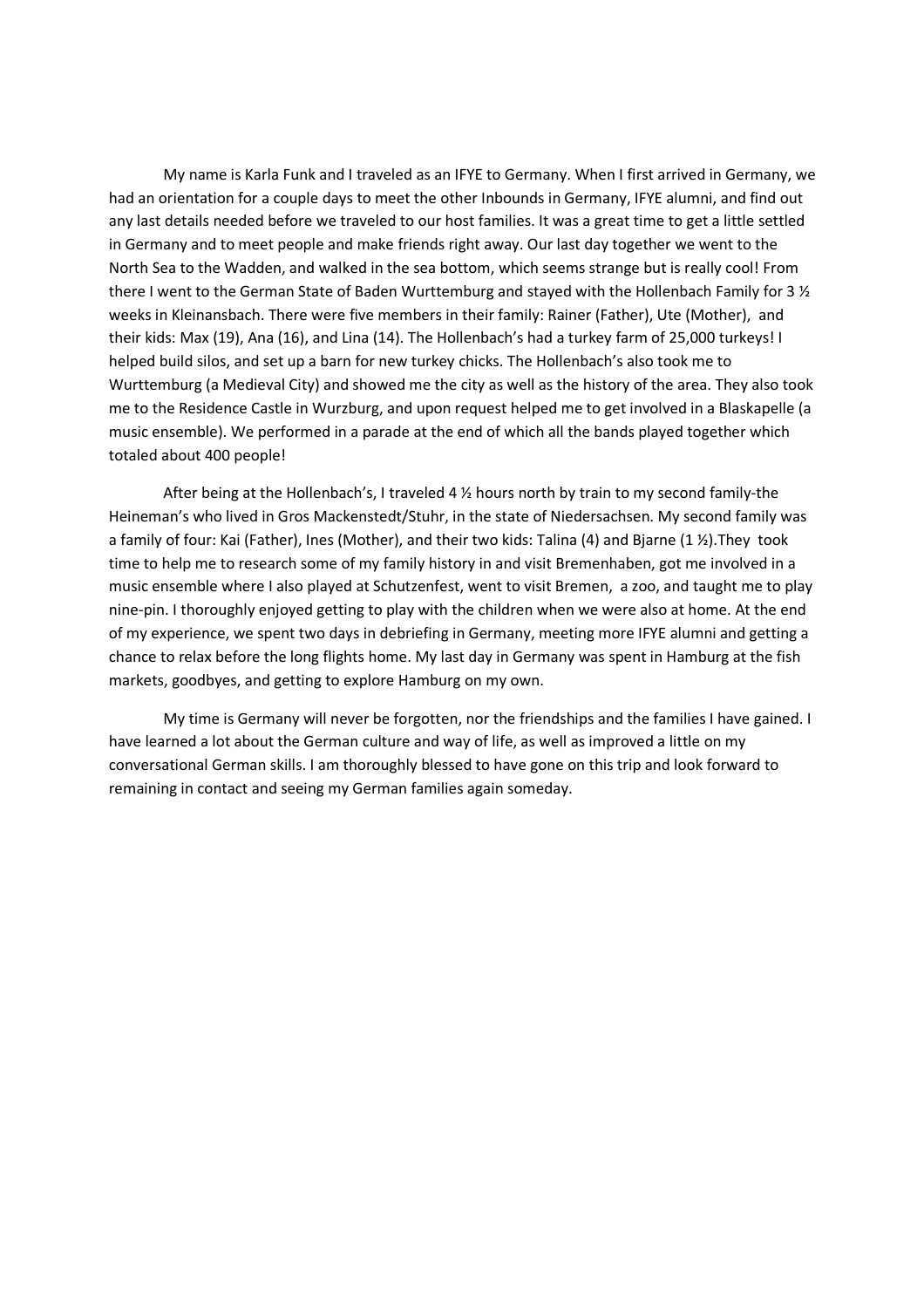

With my host sisters: Ana Hollenbach and Lina Hollenbach at Wurttemburg (Medieval City)



At a Music Festival to see a German Band Dorfrocker with my host sister Ana Hollenbach! We met and made friends with several other people! In Southern Germany they also dress in traditional clothing, so the men are in their lederhosen here.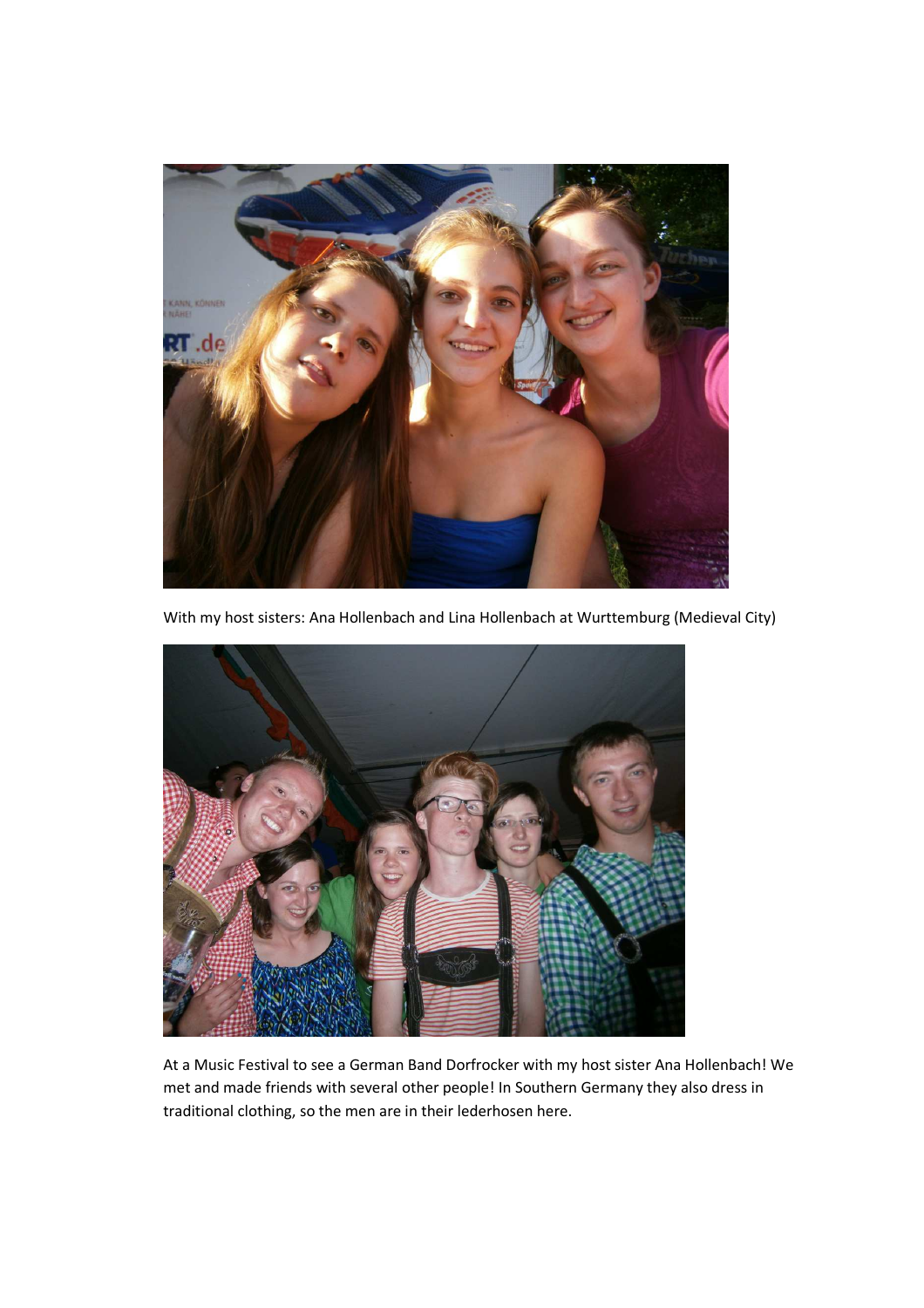

Playing with the Kirchegard Blaskapelle Band in at a parade at a Music Festival!



My second host family the Heineman's! Ines and Bjarne, me, Kai and Talina!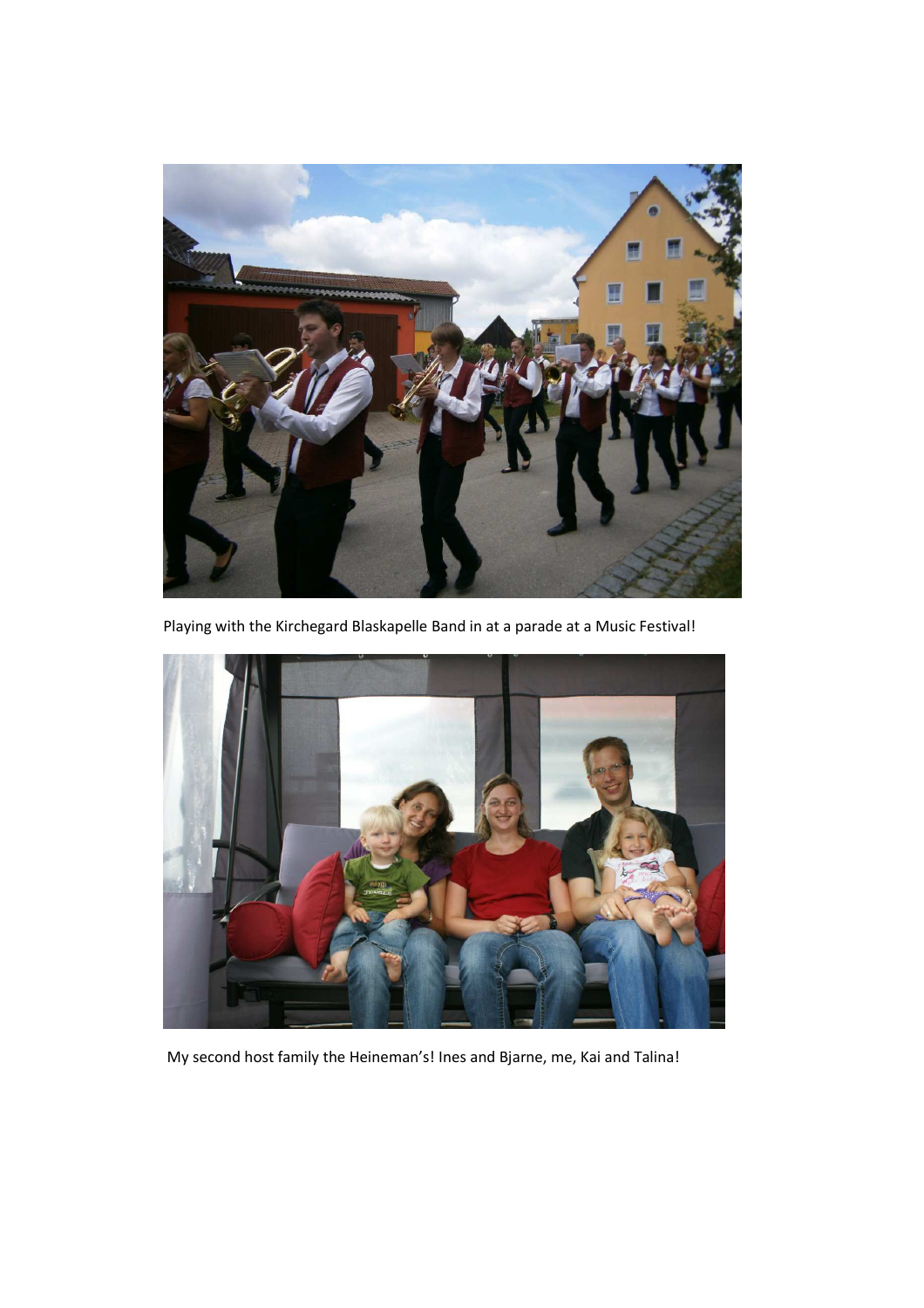

Making Rouladen a traditional German dish!